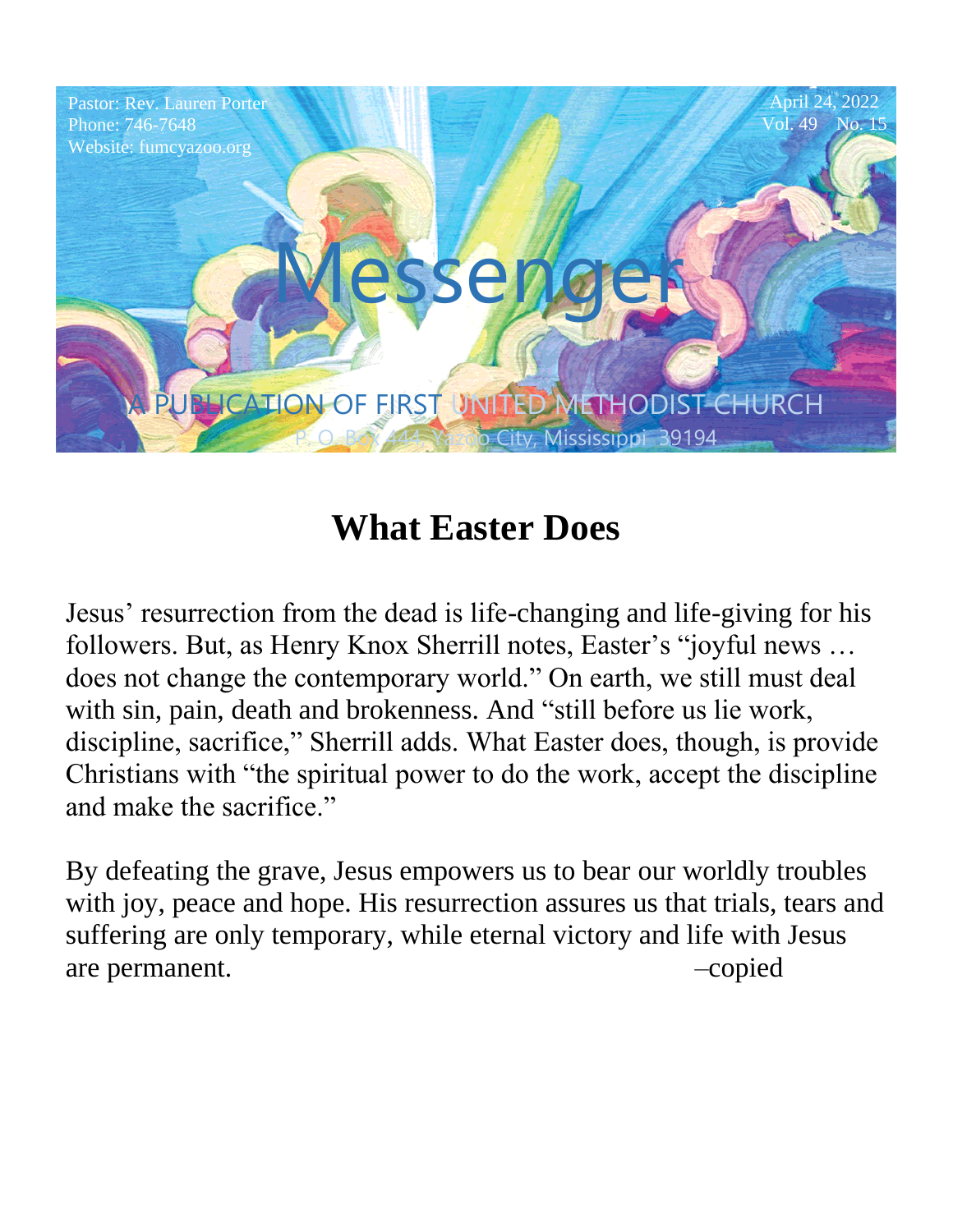tpril

MUNDA1, AF 6:00 p.m. Millie's Bible Study Website: fumcyazoo.org **TUESDAY***,* **APRIL 26** 6:00 p.m. Bro. Lauren's Bible Study  $0$  p.m. Youth  $\overline{0}$  $\sum_{i=1}^{n} A_{i}$ **SUNDAY***,* **APRIL 24** 9:00 a.m. Contemporary Service 9:50 a.m. Sunday School 11:00 a.m. Traditional Service 6:00 p.m. Youth **MONDAY***,* **APRIL 25** 6:00 p.m. Emmaus Meeting **WEDNESDAY, APRIL 27** 5:45 p.m. Planet 456 & Children's Bible Study 6:00 p.m. Chancel Choir 6:00 p.m. Youth Small Group 6:00 p.m. Adult Bible study 6:15 p.m. Snack Supper **SATURDAY, APRIL 30** 9-12 noon Methodist Market

 24. Madison Summers Myla Wallace 27. Courtney Duncan

### **Thank You**

We want to extend a very special thank you to Linda Ketchum who organized all the meals and coordinated all the volunteers for the Holy Week Lenten Lunches. We are so grateful.



*Bay George* 

Mr. & Mrs. Marty Pender

## J. T. Ketchum, Jr.

Mr. & Mrs. Marty Pender

### *Bobby Thompson*

Mr. & Mrs. Marty Pender



Many thanks to those who prepared and served our Lenten lunches: Phil  $\&$ Sharon Nichols, Owen & Mary Lou Richards, Reece & Diane Vaughan, Christy Ivers, Debra Batton, Angie Edgar, Bill and Angie Kyle, Patsy Clark, Helen & Terrye Layne Tenhet, Edwin and Linda McDonald, Neetsie Gary, Linda Ketchum, and Margaret Woods. It was wonderful to be able to sit and enjoy a meal and fellowship together.

Thanks to Mabel George for the beautiful flowers on the two crosses for our Easter service. They were beautiful!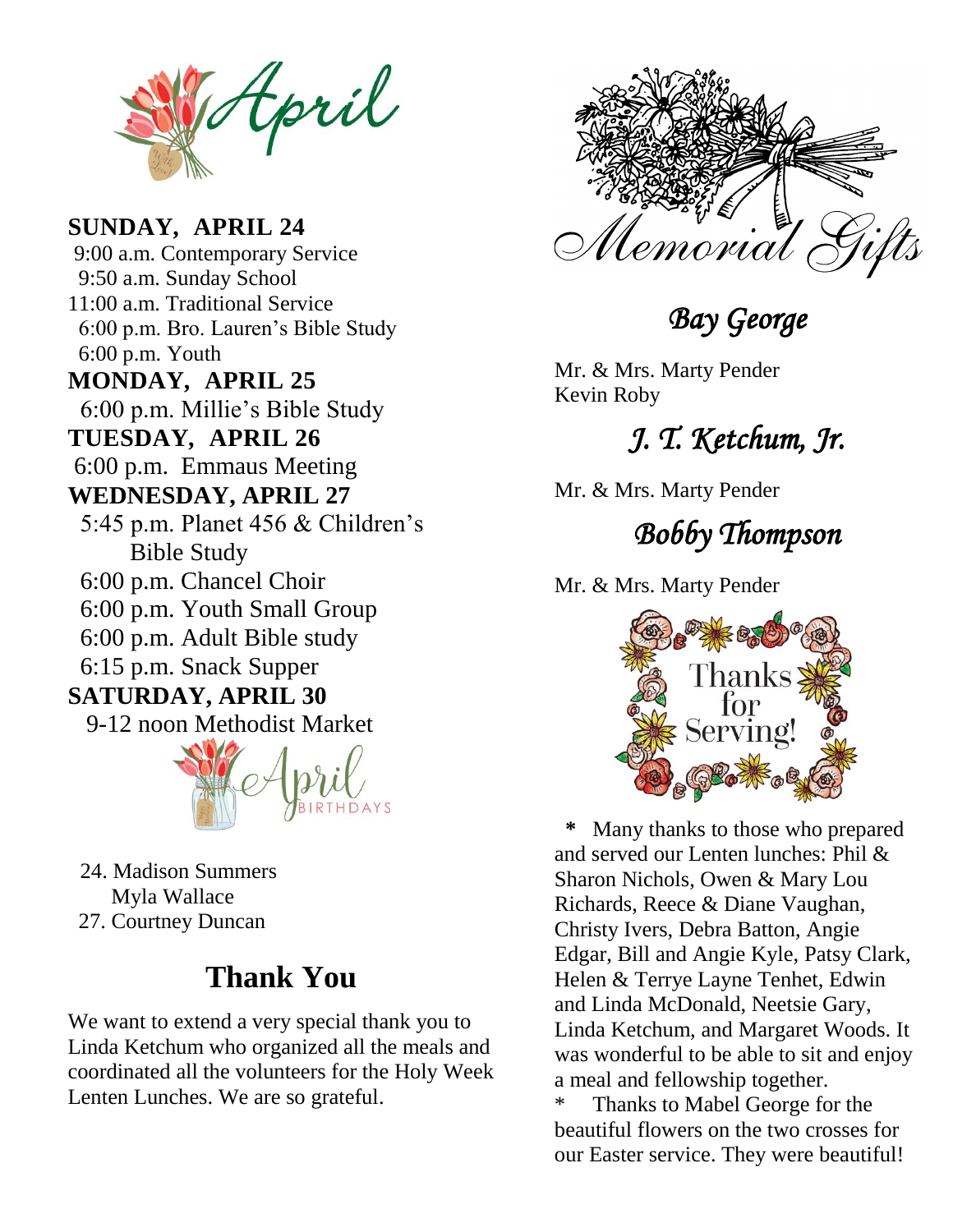

 This week we will conclude with our Sunday school series, **Living a Godly Life.** Our lesson, *Jesus Reaches Out,* teaches about a Samaritan woman at a well, and her encounter with Jesus. We will talk about why Jesus talking with her was considered a problem, but also we will see how important it was.

#### **W.O.W WEDNESDAY CHILDREN'S MINISTRY**

 W.O.W Wednesdays children's Bible Study only has a few more weeks remaining. We hope to see the kids on Wednesday's at 5:15 p.m. Supper will follow at 6:00 p.m. We have had such a fun time this year with the children. We hope to see more faces join us in the future.

Solid Exound

## **Youth Sunday School**

This Sunday, we will finish our series, **Living a Godly Life**. In our lesson this week, *Partners in Prayer*, we will discuss Paul and his letters to the Philippians. Paul was trying to encourage them in their new-found faith. Just as Paul reminded them, we too need reminding that Christian maturity takes time and it comes from our relationship with God. Life is hard and we must turn to God and let Him guide us.

### **Sunday & Wednesday Night Group**

The weather has rearranged our Wednesday night Bible Study and we are behind on our Lenten Scripture readings and discussions. We will hopefully finish these readings this week. I have enjoyed going over the readings with the youth. This was such a great experience for all of us to dive into the scriptures and have great open discussions. This Sunday will be our final Sunday night to meet. However, Bible Study will continue to meet on Wednesday nights at 6:00 p.m.

#### **Lake Junaluska/M28 Camp**

M28 Camp at Lake Junaluska, North Carolina is July 8-11. All our spots have been filled, but if there are any cancellations the Camp will notify us. We are excited to finally be going back for Summer Worship in the Mountains.